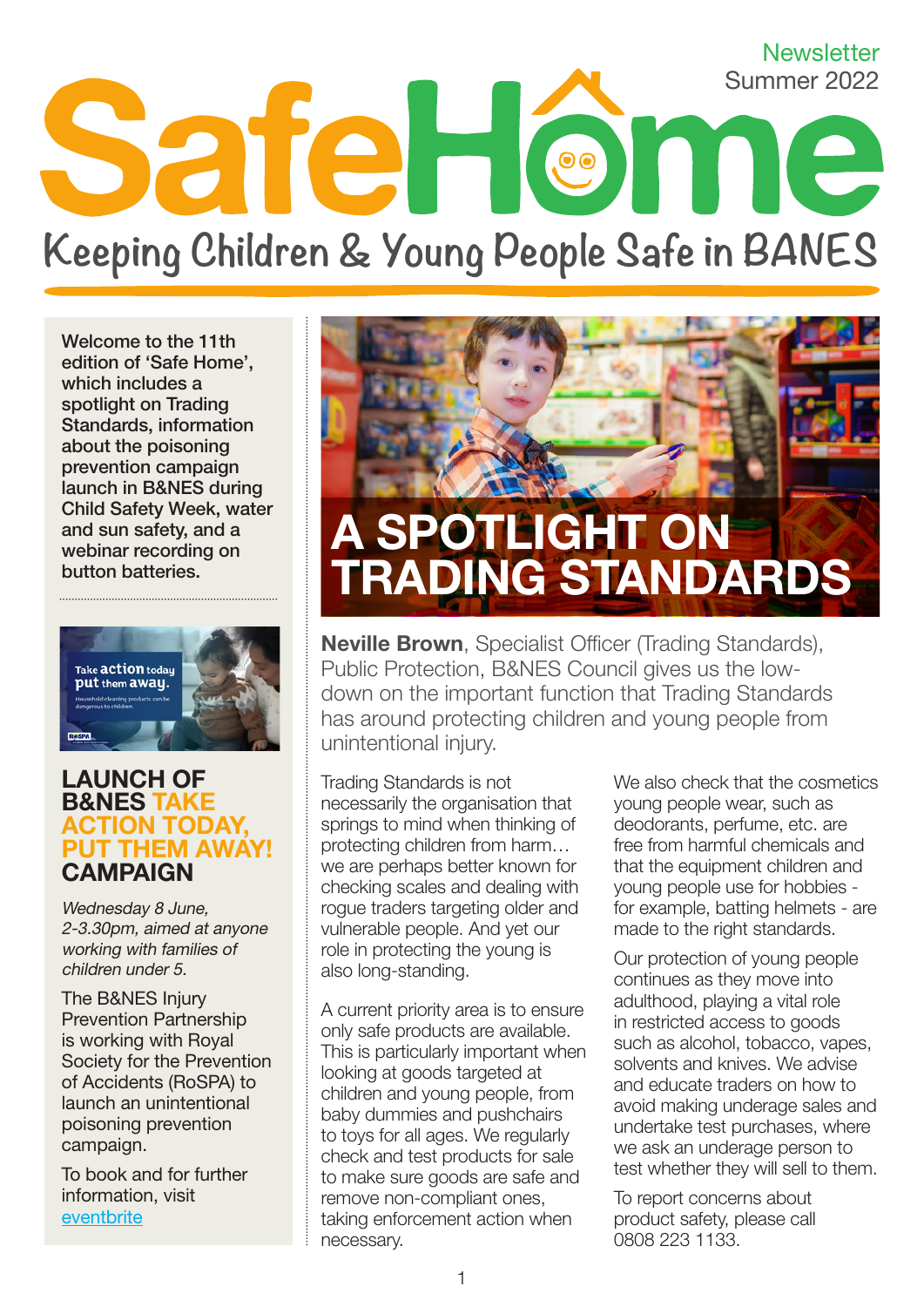# **SafeHôme**

#### **Newsletter** Summer 2022

# BE SUN SMART!

Children love spending time outdoors. However, their skin is more delicate than an adult's and can easily be damaged by the sun, even when it doesn't seem strong.



## What you can do

- 1) Pass on the following top tips to parents/carers:
- Always keep babies and toddlers in the shade.
- For older children, seek shade between  $11$ am 3pm when the sun is at its strongest.
- Use a minimum SPF 50 sunscreen on your children, with at least 4 stars for UVA protection.
- No sunscreen offers 100% protection so cover up with close weave clothing and a wide brimmed hat.
- Generously apply sunscreen 15-20 minutes before going out. Reapply every two hours and immediately after swimming or sweating.
- $\mathbb K$  Encourage children to wear sunglasses with wrap around lenses or wide arms, which carry CE and British Standard marks.

2) Download and share the British Skin Foundation awareness raising posters.

Further information on avoiding dehydration in babies and young children and keeping them cool is available on the NHS website.

**SUPPO** accident prevention

## CHILD SAFETY WEEK

As mentioned in the Spring edition, Child Accident Prevention Trust (CAPT)'s Child Safety Week is from 6-12 June 2022. This offers a perfect opportunity to engage with families about keeping safe in and around the home.

Check out the resources [here](https://www.capt.org.uk/csw-sign-up)

### TIME TO THINK ABOUT GAS SAFETY WEEK: 12-18 SEPTEMBER.

Badly fitted and poorly serviced gas appliances and installations can cause gas leaks, fires, explosions, and carbon monoxide poisoning. Visit the [Gas Safe Register](https://www.gassaferegister.co.uk/gas-safety/gas-safety-week/)  [website](https://www.gassaferegister.co.uk/gas-safety/gas-safety-week/) for resources and to help plan how to be involved.

# HOLIDAY ACCOMMODATION SAFETY

Unintentional injury tends to be common in unfamiliar environments, especially on the first or last day of a family holiday. This could be due to parents/carers being distracted by unpacking or packing, while children explore.

#### Precautions to remind parents/carers of:

- **Exercise the same caution in holiday** accommodation that you do at home.
- **C** Keep medicines and cleaning products out of children's reach.
- **O** Move furniture away from windows.
- **O** Supervise children on balconies.
- **In Tie blind cords out of children's reach.**
- **O** Children under six shouldn't sleep on the top bunk.
- **Check that the smoke and carbon monoxide** alarms work.
- **O** Never bring lit or smouldering barbecues inside, including into a tent.
- **If families are staying somewhere with a** swimming pool, share [RoSPA's resources on](http://www.rospa.com/leisure-water-safety/water/advice/holiday-swimming-pool)  [holiday swimming pool safety](http://www.rospa.com/leisure-water-safety/water/advice/holiday-swimming-pool)